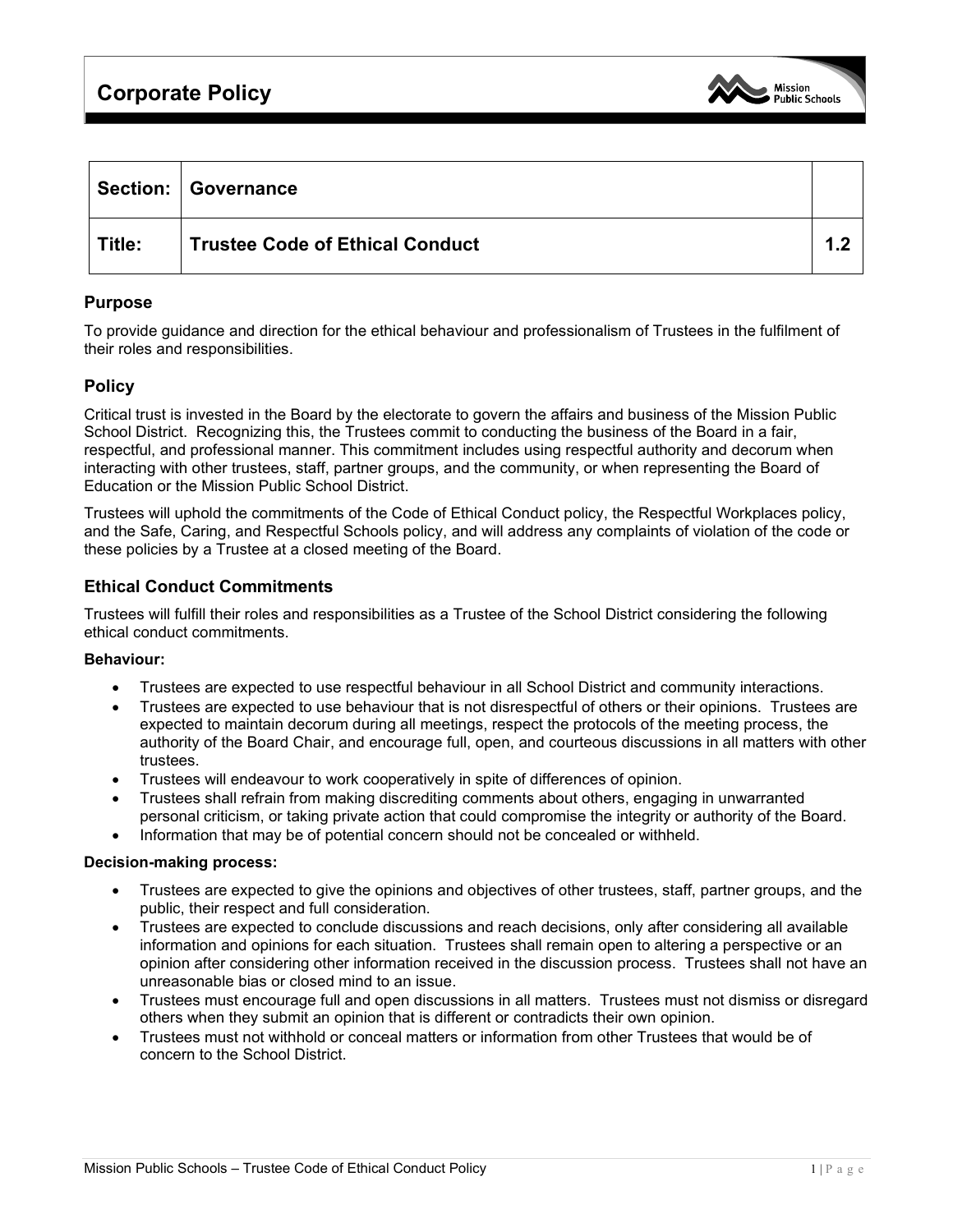

#### **Communications:**

- After decisions are reached, Trustees are expected to abide by, uphold, and support the final majority decision of the board. Trustees must not undermine the decisions of the Board, even if the Trustee was opposed to a decision.
- Trustees must not discuss the confidential business of the Board outside of a closed board or closed committee meeting.

#### **Confidentiality:**

- Confidential information, in any form, that Trustees receive during their elected term must not be disclosed, released, or transmitted to anyone other than persons who are authorized to receive the information.
- Trustees with care or control of personal or sensitive information, electronic media, or devices, must handle and dispose of them appropriately. Trustees who are in doubt as to whether certain information is confidential must ask the Superintendent or Secretary-Treasurer, before disclosing, releasing, or transmitting it.
- The proper handling and protection of confidential information is applicable both within and outside of the District and continues to apply after the term of the Trustee ends.
- Confidential information that Trustees receive through their elected position must not be used by a Trustee for the purpose of furthering any private interest, or as a means of making personal gains.

#### **Conflicts of Interest:**

- Trustees are expected to adhere to all applicable legislation regarding conflicts of interest, including the *School Act, Part 5, Conflict of Interest*, and to avoid any actual, perceived, or potential conflicts of interest whenever possible. A conflict of interest exists when:
	- $\triangleright$  A trustee uses their position to advance the personal interests of the trustee, the trustee's family or the trustee's friends; or
	- $\triangleright$  A trustee accepts, directly or indirectly, any compensation, gratuity, gift, reward or a tangible or intangible benefit from an organization or individual that has dealings with the Board if a reasonable person would perceive this as influencing the trustee's exercise of their duties.
	- $\triangleright$  When a trustee becomes aware that they have a conflict of interest with respect to the matter coming before the Board, the trustee is expected to:
		- Disclose to the Board that they have an interest in the matter,
		- State the general nature of the trustee's interest,
		- Not take part in any discussion of the matter,
		- Abstain from voting on any question in respect of the matter,
		- Not attempt in any way to influence the voting on any question in respect of the matter before, during or after the meeting which could compromise the integrity of the School District,
		- Leave the meeting until the matter has been dealt with if the meeting is closed to the public.
- Trustees are expected to declare any conflicts of interest to the Board.
- Trustees are expected to be excused from participating in the decision-making process if they are involved in a conflict of interest situation which could compromise the integrity of the School District.

#### **Personal Gain:**

- Trustees must not use the schools, any part of the school program, or their position as a Trustee, for personal advantage or for the advantage of friends or family.
- Trustees must declare any gifts received by virtue of holding the office of Trustee of the Board of Education.

## **Trustee Acknowledgment**

Upon being elected to a term as a Trustee for the Mission School District, at the Inaugural Board Meeting, Trustees will be asked to commit to this Code of Ethical Conduct.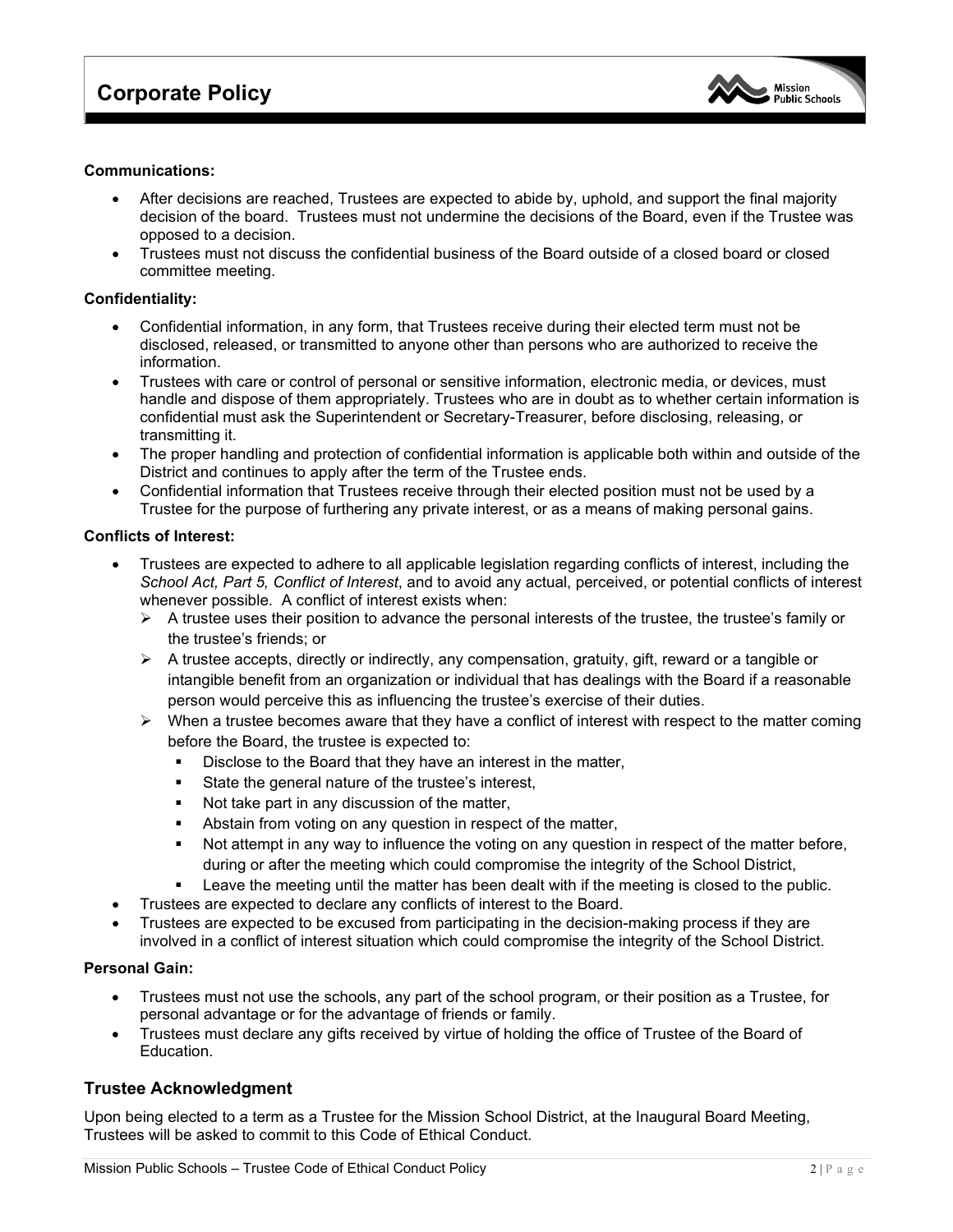

## **Definitions**

| <b>Procedural Fairness</b> | The process used to reach a decision must provide the person(s) affected by the decision<br>the opportunity to review or hear the allegations and to respond to the allegations before<br>a decision is reached.                           |
|----------------------------|--------------------------------------------------------------------------------------------------------------------------------------------------------------------------------------------------------------------------------------------|
| <b>Natural Justice</b>     | Natural Justice requires that a person receive a fair and unbiased hearing before a<br>decision is made that will negatively affect them. Three main requirements must be met<br>in every case; adequate notice, fair hearing and no bias. |

## **Procedures**

- 1. For contraventions of the code or the policies that are seemingly minor or inadvertent due to an error in judgment made in good faith, a Trustee initiating a complaint is encouraged to seek resolution of a matter through the Informal Complaint Process, when possible. If resolution through the Informal Complaint Process is not possible, the Formal Complaint Process is to be followed.
- 2. Serious and/or recurring breaches by a Trustee, or complaints made by an employee or a member of the public regarding a Trustee's conduct, are to be investigated following the Formal Complaint Process.
- 3. Informal Complaint Process
	- a. The offended Trustee should alert the offending Trustee of the violation and the obligations required under the Code or Policies, by engaging the offending Trustee in a private conversation.
	- b. The Trustees shall seek resolution in an informal, cooperative fashion marked by mutual respect, seeking to understand, with an openness to growth and improvement.
	- c. Failing resolution through a private conversation, the parties will engage the Board Chair, Vice-Chair or a designate to gain resolution. If the concern is with the Board Chair, the concern should be raised with the Vice-Chair.
	- d. The Chair, or at the Chair's option the Chair and Vice-Chair, will attempt to resolve the matter to the satisfaction of the Trustees involved.
	- e. If the parties are unable to gain resolution through the Informal Complaint Process, the matter will be referred to the Formal Complaint Process.
- 4. Formal Complaint Process
	- a. The Trustee, Employee, or Member of the Public who wishes to commence an official complaint under the Code or Policies, shall file a letter of complaint with the Board Chair, or Vice-Chair if the complaint is against the Board Chair, within a reasonable period of time following the alleged event occurring or the knowledge of the alleged event. The letter of complaint must indicate the nature of the complaint and the section of the Code or Policy that is alleged to be violated by the Trustee.
	- b. The Board Chair shall convene a closed meeting of the Board as soon as is reasonable, to allow for a hearing and formal inquiry into the alleged violation of the Code or Policy.
	- c. A copy of the letter of complaint must be provided to each Trustee with the notice of the meeting, as soon as is reasonable. The letter of complaint, the filing of the complaint, the content and nature of the complaint, and the closed meeting agenda for the hearing and inquiry are to remain strictly confidential.
	- d. Trustees must make their best efforts to attend the closed meeting of the Board for the hearing and inquiry, even in circumstances where Trustees may be in a conflict of interest or may otherwise wish to abstain.
	- e. Procedural Fairness and the rules of natural justice shall govern the hearing and the formal inquiry.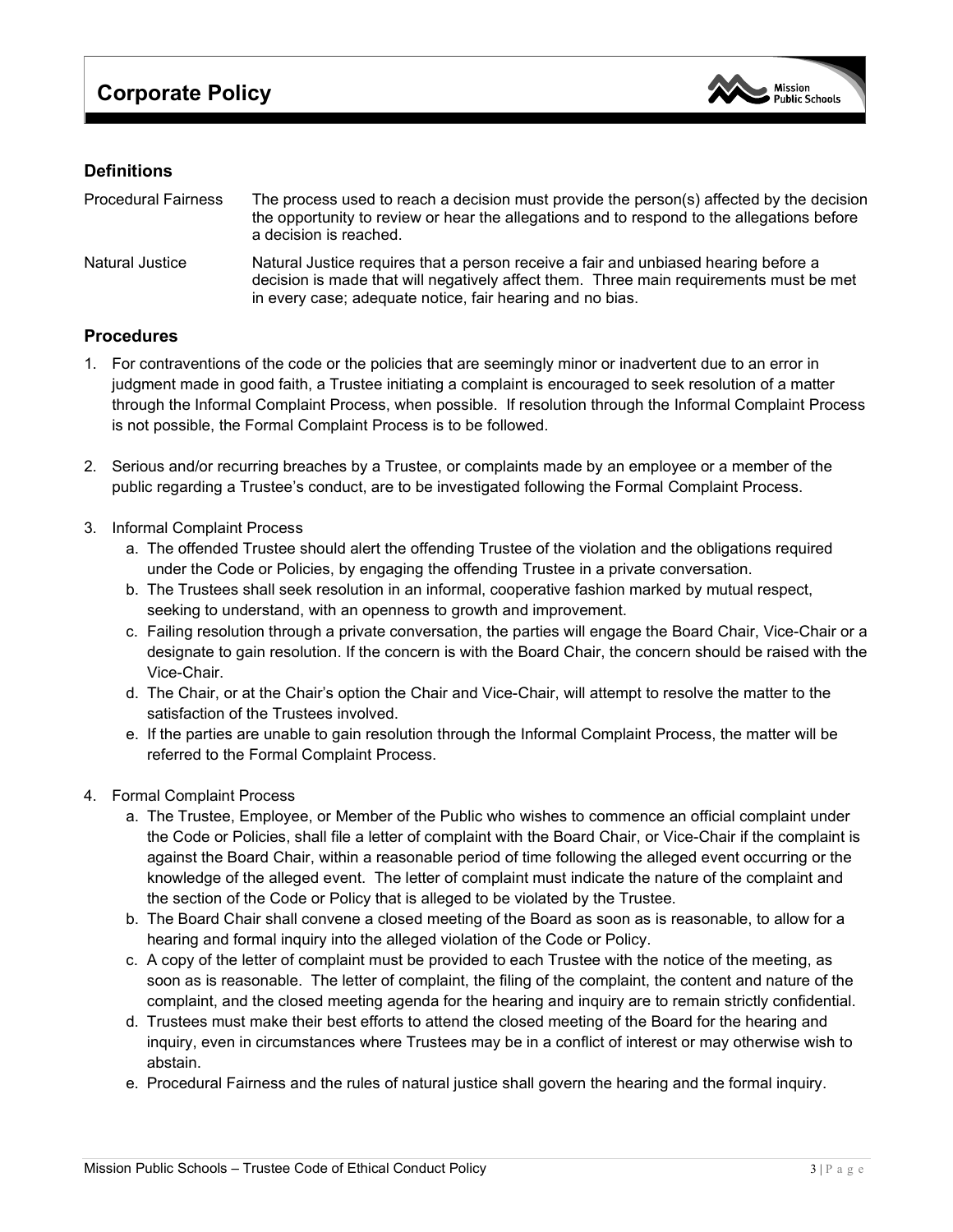## **Corporate Policy**

- f. At the commencement of the meeting, the Chair shall indicate the nature of the business to be transacted and outline the process for the hearing and inquiry in accordance with this procedure for the hearing.
	- i. The Board shall ensure fairness in dealing with the complaint by adhering to the following procedures:
	- ii. Preliminary matters will be considered, including altering the outlined procedures as necessary before the formal hearing begins;
	- iii. Review whether one (1) or more Trustees have a conflict of interest in making a decision regarding the complaint.
		- i. A conflict of interest is as defined in the Code and as may be determined by an individual or a majority of those Trustees present at the hearing.
		- ii. A conflict of interest is ordinarily raised only in circumstances where a Trustee has a personal interest or financial interest in the outcome. It would not typically be raised in circumstances where a Trustee has been a witness to conduct that is the subject matter of a complaint since it is expected that all Trustees will conduct themselves in accordance with the Code and in the interest of the School District.
		- iii. If it is determined that a Trustee is in a conflict of interest, the Trustee shall not participate in deliberations or vote in respect of any resolution; however, the Trustee shall be present as required to maintain a quorum of the Board but shall not influence or vote on the matter.
		- iv. If any Trustees are excused from the hearing due to a conflict of interest, the remaining Trustees, if a quorum is still present, shall proceed with the hearing as the Voting Trustees;
	- iv. The complainant shall provide a presentation which may be written, oral, or both. The complainant may opt to rely on the written complaint in place of a presentation;
	- v. The respondent Trustee shall provide a presentation which may be written or oral or both;
	- vi. The complainant shall be provided with an opportunity to reply to the Trustee's presentation;
	- vii. The respondent Trustee shall be provided with a further opportunity to respond to the complainant's presentation and subsequent remarks;
	- viii. The Voting Trustees shall be given the opportunity to ask questions of both parties;
	- ix. The complainant shall be given the opportunity to make final comments;
	- x. The respondent Trustee shall be given the opportunity to make final comments.
- g. Following the presentation of the respective positions of the parties, the parties, and all persons, except the Voting Trustees who do not have a conflict of interest, shall be required to leave the room, and the remaining Trustees shall deliberate in private, without assistance from staff. The Board may, in its discretion, call upon legal advisors to assist them on points of law, or upon staff in respect of any points of information or to provide administrative direction or for assistance in the drafting of a resolution.
- h. If the Voting Trustees in deliberation require further information or clarification from the parties, the parties and staff will be invited to return to the hearing to receive the questions in the presence of both parties. If the information is not readily available, the presiding Chair may request a recess or, if necessary, an adjournment of the hearing to a later date.
- i. If the Voting Trustees taking part in the deliberations request that an external party investigate the allegations, such investigation will be conducted in accordance with the procedures of natural justice. The Board may, at its discretion, call upon legal advisors to assist them in the event an investigation is requested. A report of the investigation findings will be provided to the Board at the reconvening of the hearing. The parties will be allowed the opportunity to provide additional submissions in respect of the report.

**Mission Public Schools**